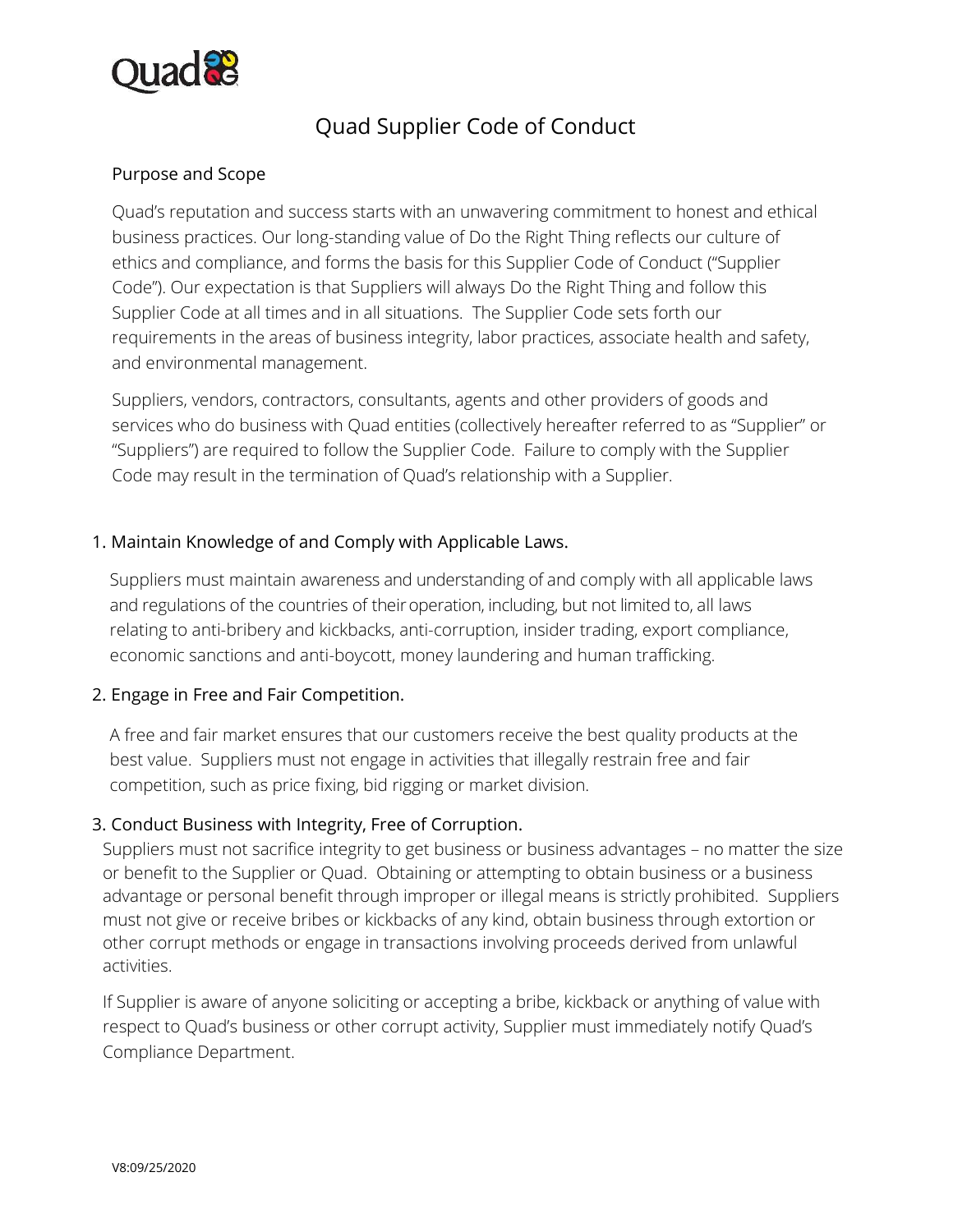

### 4. Doing Business with Governments Carries Heightened Compliance Obligations.

Suppliers are expected to be knowledgeable about applicable anti-corruption laws and take steps to ensure that personnel are adequately trained to ensure compliance. Suppliers must scrupulously abide by all anti-corruption laws act in accordance with the United States Foreign Corrupt Practices Act, U.S. Foreign Corrupt Practices Act, the U.K. Anti-Bribery Act, all other foreign equivalents and other anti-corruption laws.

Suppliers must not, directly or through a third party, offer to provide, promise to provide, or authorize providing anything of value, directly or indirectly, to any foreign official to improperly secure a benefit for the Supplier or Quad, including but not limited to, winning a contract, influencing the procurement process avoiding customs duties, expediting the import/export or permit process, gaining access to non-public bids, evading taxes or penalties, obtaining exceptions to regulations, influencing litigation, preventing contract termination. A "foreign official" includes: any officer or employee of a foreign government or any department, agency, or instrumentality thereof. "Anything of value" includes, but is not limited to, cash or a cash equivalent (gift cards), gifts, travel expenses and/or payment of personal expenses, services, sports outings or other entertainment, charitable donations, medical treatment, loans, jobs for relatives, business courtesy, meal, entertainment or promise of a benefit. It does not matter if such activity is being carried out in a country where paying bribes is a common practice. Such activity is strictly prohibited – whether conducted directly or through a third party intermediary.

Suppliers must seek express written approval from Quad's Compliance Department before giving anything of value to a government official. All payments, both direct and indirect, made to government officials must be accurately recorded in the Supplier's books and records.

#### 5. Protect Confidentiality.

Suppliers with access to confidential information must not disclose such information to any other company or person without advanced written consent from Quad's Global Procurement Department. Confidential information includes, but is not limited to:

- Product specifications
- Product content
- Account information and

• Quad's brand (logo, name and tag line) in Supplier advertisements or references, this includes written, electronic, visual or verbal communication.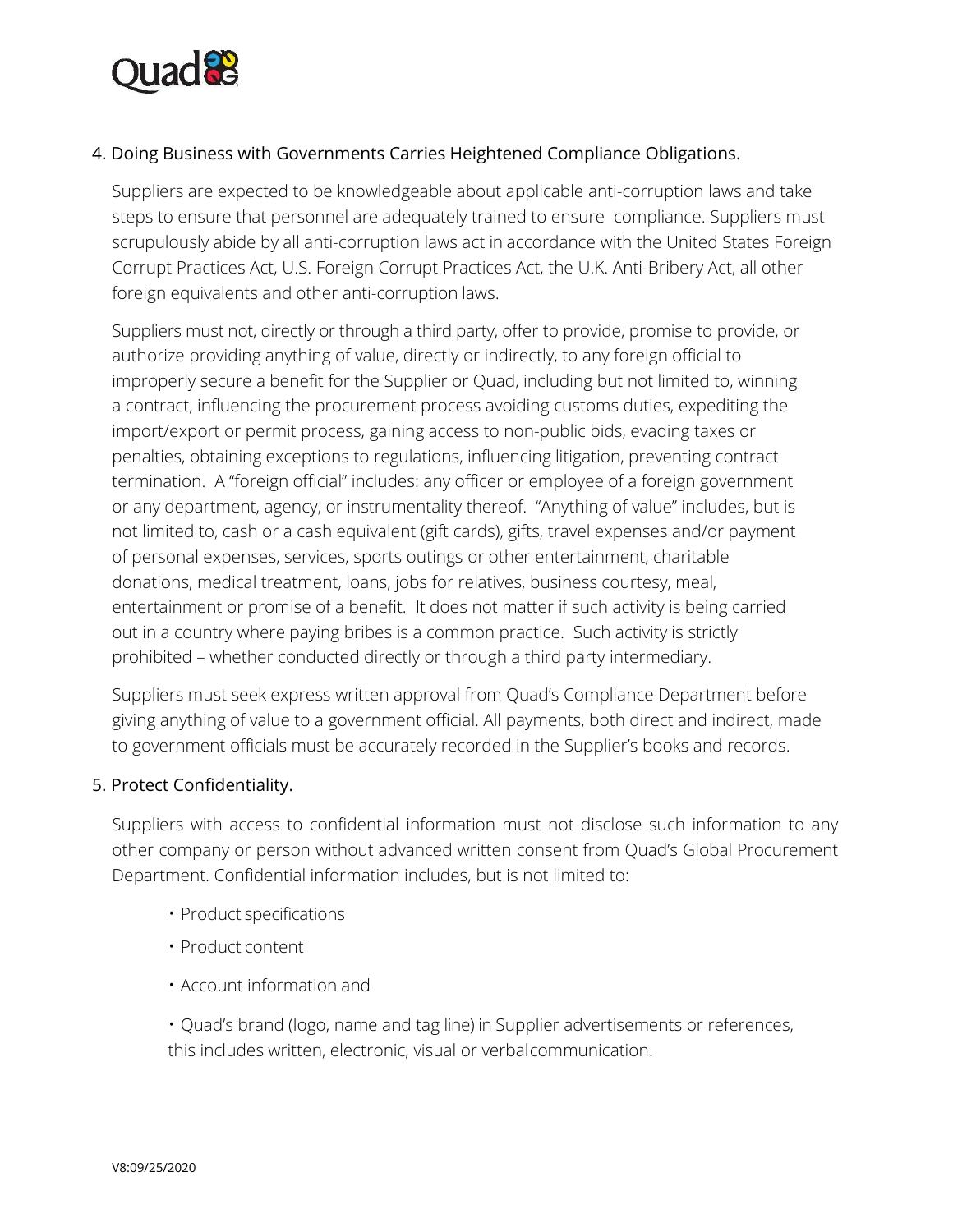

Supplier procedures must be in place to ensure that confidential information is protected against unauthorized disclosure and theft. Quad Global Procurement must be notified at (414) 566-6000 by the Supplier if they become aware of an actual or possible unauthorized disclosure of Quad information.

### 6. Comply with All Export and Import Laws.

Supplier must strictly adhere to import/export laws, trade controls, and trade compliance rules and regulations, regardless of where they are located, even if outside the United States. These include, but are not limited to, government-imposed export controls, trade sanctions and boycotts that place restrictions on the exports of certain items to particular destinations or parties or for specific end uses; anti-boycott laws that prohibit companies from participating in or cooperating with an international boycott that is not sanctioned by the United States; and laws mandating the proper classification of products for import or export.

# 7. Encourage a Diverse Workforce and Provide a Workplace Free from Discrimination, Harassment, Retaliation and Any Other Form of Abuse.

Quad expects its Suppliers to provide and foster a diverse and inclusive workplace. Suppliers shall conduct their workplace and business activities free from discrimination or harassment based on race, religion, creed, color, national origin, ancestry, sex, gender, pregnancy or related conditions, age, physical or mental disability, veteran status, sexual orientation, gender identity, genetic information or any other basis protected by federal, state or local law. Suppliers shall treat business partners and employees with respect and dignity, without regard to any protected category.

### 8. Treat Employees Fairly, Including with Respect to Wages, Working Hours and Benefits.

Suppliers shall comply with all applicable legal and regulatory requirements relating to working hours, wages and benefits, including, but not limited to those pertaining to minimum wage, overtime, maximum working hours, rest and meal breaks, and time and recordkeeping.

### 9. Prohibit All Forms of Forced or Compulsory Labor.

Quad prohibits forced and compulsory labor and human trafficking and will not do business with any Supplier that engages in compulsory labor or human trafficking. Suppliers shall not use physical punishment or threats of violence or other forms of physical, sexual, psychological or verbal abuse or confiscate identify, immigration or work authorization documents as a method of discipline or control.

### 10. Prohibit the Use of Child Labor.

V8:09/25/2020 Suppliers shall adhere to minimum employment age limits required by applicable law and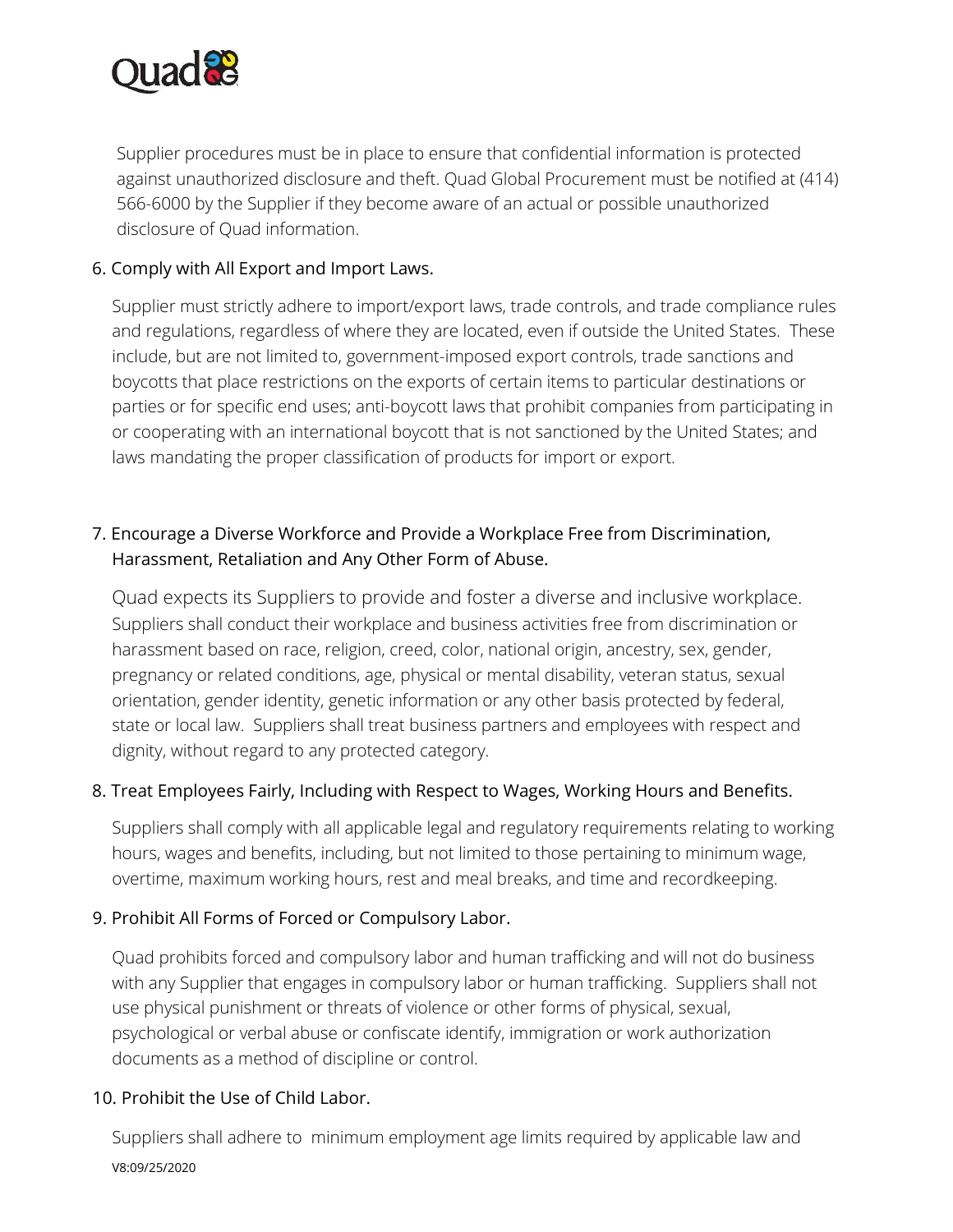

regulation. In no instance shall a Supplier permit children to perform work that exposes them to undue physical risks that can harm physical, mental, or emotional development or improperly interfere with their schooling needs.

# 11. Respect Employees' Right to Freedom of Association and Collective Bargaining, Consistent with Local Laws.

Consistent with applicable law, Suppliers shall respect employees' rights to join or refrain from joining associations and worker organizations.

### 12. Provide Safe and Healthy Working Conditions.

Suppliers shall proactively manage health and safety risks to provide an environment where occupational injuries and illnesses are prevented. Suppliers must implement management systems and controls that identify hazards and assess and control risk related to their specific industry. Also, Suppliers shall provide potable drinking water and adequate restrooms; fire exits and essential fire safety equipment; emergency aid kits and access to emergency response including environmental, fire and medical.

### 13. Carry Out Operations with Care for the Environment and Comply with All Applicable Environmental Laws and Regulations.

Suppliers must comply with all applicable environmental laws and regulations and abide by three principles on the environment:

- 1. Support a precautionary approach to environmental change,
- 2. Undertake initiatives to promote greater environmental responsibility, and
- 3. Encourage the development and diffusion of environmentally friendly technologies.

To comply with these principles, Suppliers are to ensure that the resources and materials (including precious metals) they use are:

- Sustainable;
- Capable of being recycled;
- Used effectively with a minimum of waste unless Quad specifically requests a Supplier to use a specific product or material; and
- Processes are planned, monitored and conducted in such a way to ensure environmental impacts are minimized.
- Suppliers must not use resources or materials that result in PFAS or any known carcinogen being brought onto any Quad premises or incorporated into any Quad materials.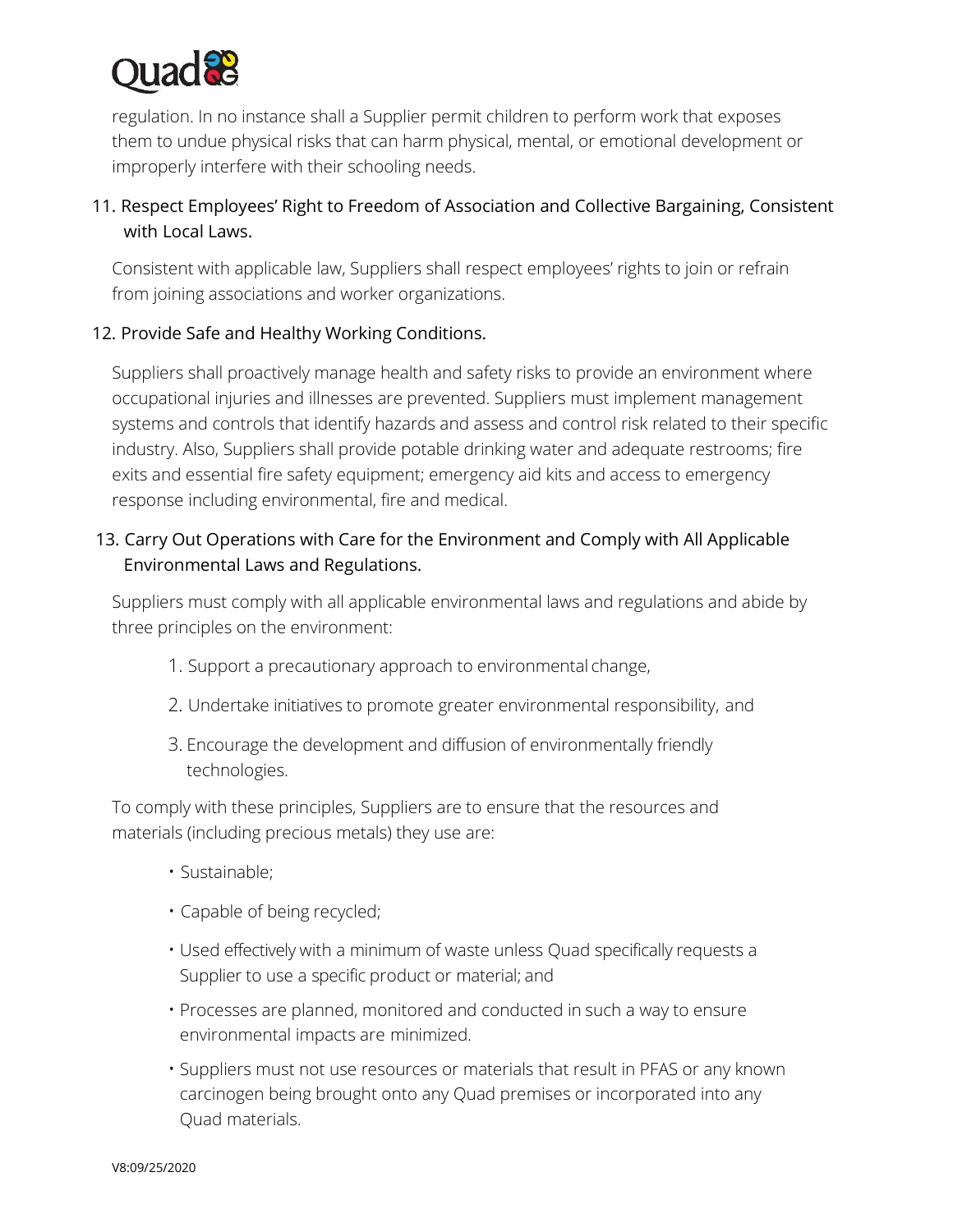

### 14. Maintain Accurate Records and Bookkeeping.

Suppliers must maintain and retain accurate financial books and business records in accordance with all applicable legal and regulatory requirements and accepted accounting practices. Supplier payments, reports, records and filings made in the course of business must be accurate and truthful. No one may falsify or improperly alter any information contained in the Supplier's records. If signing a document, Supplier must ensure its accuracy. If Supplier knows of an inaccuracy in a Supplier or Quad document, Supplier must report it immediately to Quad's Global Procurement Department

For example:

- All funds, assets, transactions and payments must be accurately reflected;
- Payments for goods and services provided to Quad must be payable to the company legally entitled to receive payment;
- All invoices must accurately reflect the items and services being purchased or sold and the prices being paid; and
- Discounts must be included in the price or otherwise stated on our invoices.

Documents and records must also be retained for the appropriate period of time as required by company policy or by the law.

### 15. Deliver Products and Services Meeting Applicable Quality and Safety Standards.

Quad is committed to producing high quality and safe products across all of our brands. Suppliers involved in any aspect of developing, handling, packaging or storing our products are expected to:

- Know and comply with the product quality standards, policies, specifications, and procedures that apply to the products produced at your location;
- Follow and adhere to good manufacturing practices and testing protocols;
- Report issues immediately to Quad that could negatively affect the quality or public perception of a Quad product; and
- Provide Safety Data Sheets (SDs) upon request.

### 16. Respect Animal Welfare.

Suppliers must ensure that they do not conduct, or cause third parties to conduct, any animal testing on products, raw materials or components of finished products supplied to Quad, unless such testing is necessary to meet the requirements of applicable laws or regulations.

#### V8:09/25/2020 17. Observe Quad's Policies Regarding Gifts, Entertainment and Conflicts of Interest when Dealing with Quad Employees.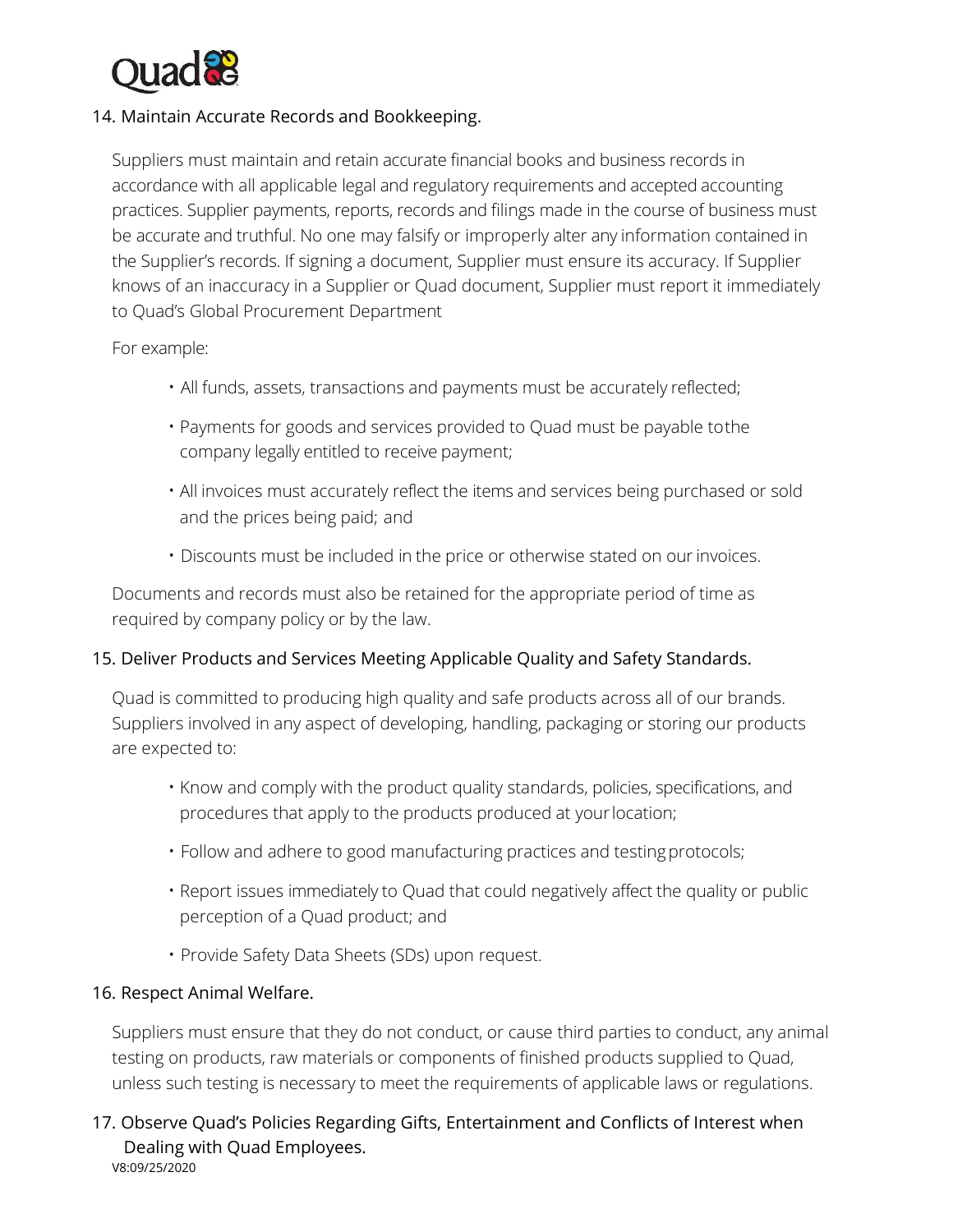

Suppliers doing business or seeking to do business with Quad are prohibited from providing gifts, entertainment, favors, gratuities, and cash or cash equivalents to employees. Such gifts could influence an employee's ability to make appropriate judgments in the interests of the business. Modest business courtesies are acceptable only in connection with legitimate business purposes.

### 18. Adhere to Quad's Supplier Global Procurement Protocol for Onsite Visits.

Supplier inquiries should be directed to Global Procurement at (414) 566-6000. Supplier site visits must be for valid business purposes and Suppliers must perform the following prior to visiting Quad locations:

- Obtain approval from Global Procurement or Department Manager/Supervisor prior to visit,
- Have acknowledged understanding and receipt of Quad's safety manual, and
- Have completed Quad's onsite safety orientation.

### 19. Support Compliance with the Supplier Code.

Suppliers must establish appropriate management processes and cooperate with reasonable assessment processes requested by Quad. To conduct business with Quad, Suppliers must enter into contracts and execute purchase orders that mandate compliance with the Supplier Code. With prior notice, Quad may conduct reasonable audits to verify Supplier's compliance with the Supplier Code.

Quad expects Suppliers to act responsibly in all respects and to ensure that no abusive, exploitative or illegal conditions exist in their supply chains. Suppliers must also require that their subcontractors and vendors abide by the requirements and values as set out in the Supplier Code.

### 20. Report suspected violations of the Supplier Code.

Suppliers may report suspected violations of the Supplier Code to the Quad ethics and compliance hotline at:

- U.S. and Canada 1-877-895-5411
- Argentina 0800-266-4534
- Brazil 0800-892-1579
- Chile 1230.0200.5584
- Colombia 01-800-912-0135
- India 000 800 0502 227
- Mexico 001-877-556-8022
- Perú 0800-70-005 and 0800-52-950
- Poland 0-0-800-111-1564

V8:09/25/2020 The locations below have specific access information for reports by phone. First, dial the code